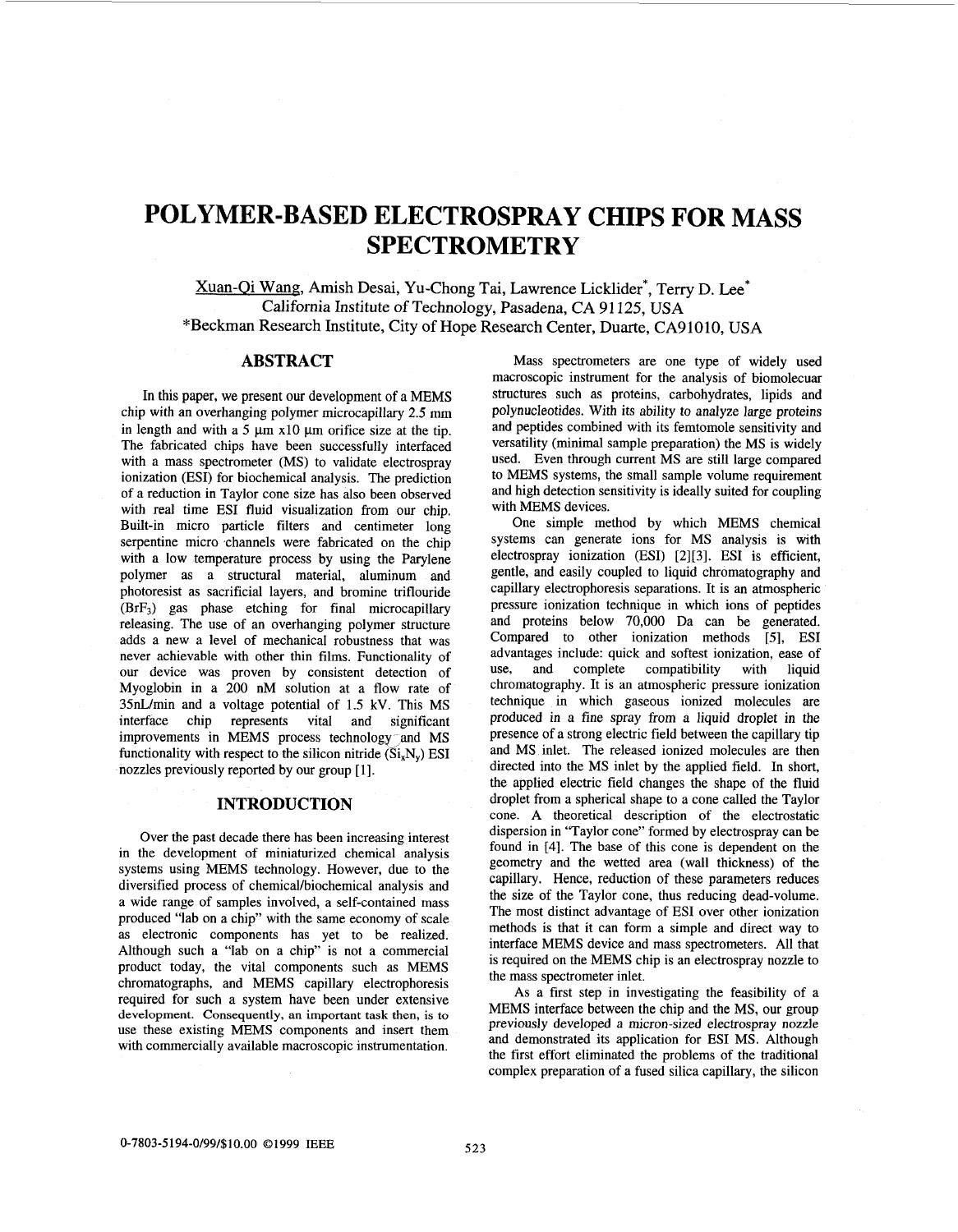nitride overhanging technology had the following disadvantages: a) it was a complex process, b) it had yield problems due to  $Si_xN_y$  intrinsic stress, c) it required high temperature thin films and last, d) it had an overhanging length limitation due to the sacrificial etching material. The purpose of this effort is to overcome limitations of our silicon nitride ESI tips and demonstrate the utility and robustness of overhanging polymer microcapillary technology for a MS-ESI interface. In addition to discussing the overhanging polymer process issues, we also validate with real-time fluid visualization of the electrospray functionality of our nozzles. The expected improvements in the functionality of the electrospray nozzles are demonstrated by real-time visualization of the fluid Taylor cone and by MS analysis of a protein sample.

# **OVERHANGING POLYMER MICROCAPILLARY TECHNOLOGY**

The overhanging capillary technology has several advantages for ESI over the blunt-edged orifice [6] [7] (Fig. 1). **An** overhanging capillary (Fig.lC) that extends away from the bulk of the chip minimizes interference with the electric field required for electrospray. From Fig. IC, we can see that the length and side-profile of our current polymer microcapillary greatly improves upon the  $Si<sub>x</sub>N<sub>y</sub>$  structures. The polymer microcapillary length is  $2.5$ mm vs.  $40 \mu m$  for the nitride tips. In fact, the advantages of overhanging ESI structures have been affirmed by Foret *et al.* [SI who integrated the blunt glass channel orifice arrays with conventionally pulled fused silica capillary (FSC) tips. Ignoring the fact that the integration with the FSC capillaries was performed by a tedious gluing process, these FSC capillaries increase dead volume, increase wetted area at the tip, and have low ES efficiency. Shortcomings of conventional ESI (FSC tips) can be found in our previous work[l]. In comparison, the use of a microcapillary type structure results in minimal wetted surface area at the tip, which becomes important for reducing the volume of the Taylor cone (see Discussion section).



Fig.1: Comparison of ESI chip side-wall profiles and tip *distance to MS inlet.* **A)** *glass channel structure B) our previous SixNy tips* C) *new polymer microcapillaries.* 

Our earlier  $Si_xN_y$  ESI tips suffered from numerous disadvantages. For example, the outward sloping sidewall combined with the short length of the silicon nitride nozzle limited the tip to inlet distance as well as interfering with the electric field profile at the tip (Fig.lB). Furthermore, it is well known that fabrication of mm-long silicon nitride overhanging structures pose significant challenges.  $Si_xN_y$  capillaries longer than a few hundred microns curved significantly as shown in Fig.2 due to film stress gradients (typically 200MPa for LPCVD  $Si_xN_y$ ). To achieve channels longer than a few hundred microns long, etching holes on  $Si<sub>x</sub>N<sub>y</sub>$  channels were needed and had to be sealed after sacrificial layer etching. These etch holes not only complicated the process, but the resulting stress concentration around the etching holes caused the released microchannels to crack as shown in Fig. 3. Finally, the fragile silicon nitride capillaries could shatter with the slightest contact with MS inlet during handling.



Fig.2: *Stress on 1.5 mm long silicon nitride nozzle causes extreme curvature.* 





Many of the drawbacks of our 1<sup>st</sup> generation  $Si<sub>x</sub>N<sub>y</sub>$ ESI tips are eliminated with our new overhanging polymer technology. In order to demonstrate the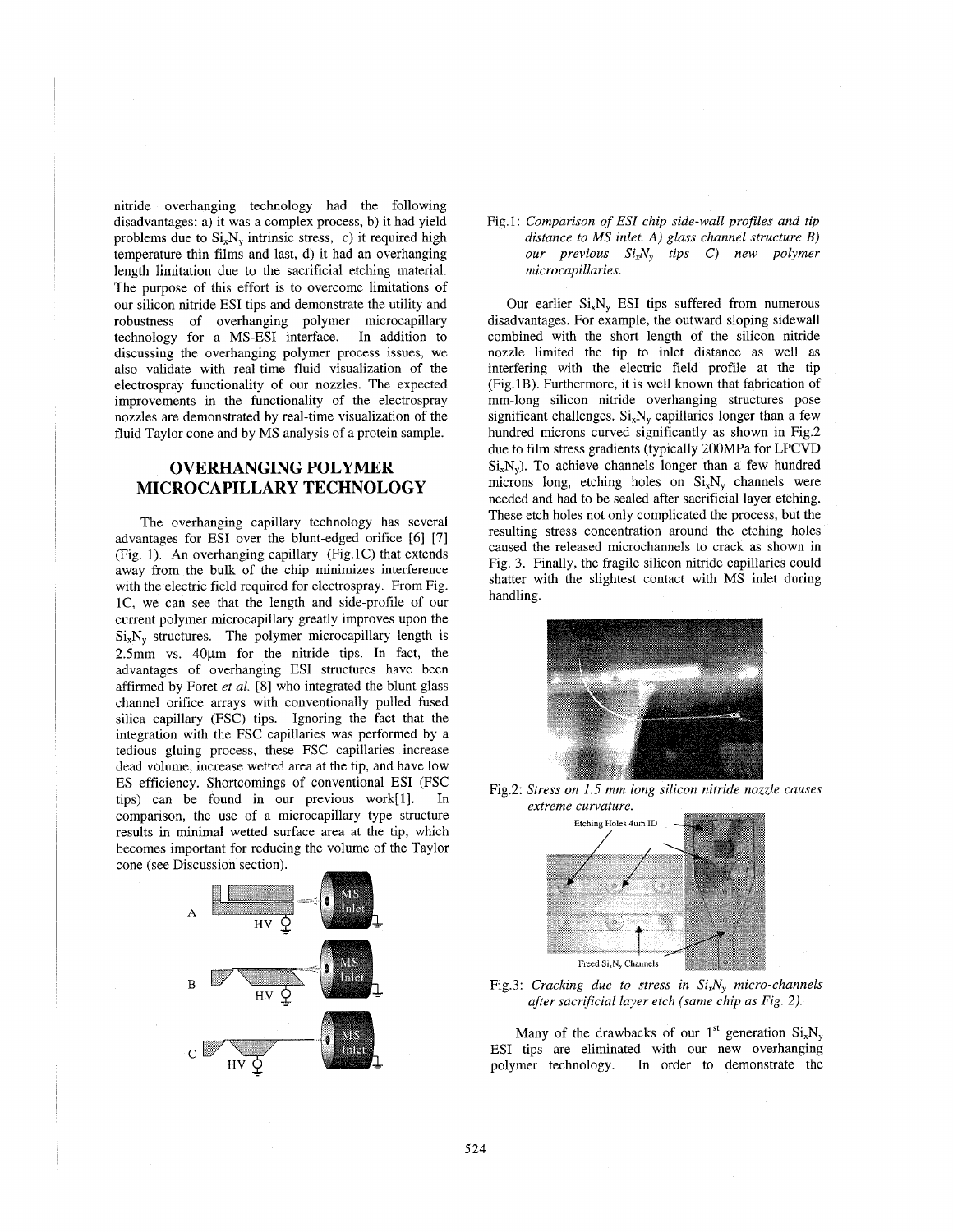feasibility of a overhanging polymer structure here, we have utilized Parylene-C. **As** a bio-compatible polymer material, Parylene-C has been used to make MEMS microchannels[9] and microvalves[10]. In contrast to the  $Si_xN_y$  process mentioned before, polymer material such as Parylene is ideal for fabrication of high aspect ratio overhanging structures due to its low tensile stress (<100Mpa)[11]. Since the deposition is at room temperature, photoresist can be used as the sacrificial material. Unlike PSG etching, this resist sacrificial etching (with acetone) does not require any etch holes along the channel, and thus, structures that are orders of magnitude longer can be easily fabricated. The Young's modulus of Parylene  $(\sim 3 \text{ GPa})$  is only about one hundredth of  $\text{Si}_{x}N_{y}$ . In terms of robustness, the fabricated Parylene microcapillaries are far superior.  $Si_xN_y$  capillaries can shatter easily with the slightest contact with other objects, but the Parylene capillaries although 600 times longer, flex and return to their original shape. Fig. **4** illustrates the Parylene ESI tips' amazing plasticity. Fig. *5* shows the same chip with unbroken capillaries after more than 20 such tests. In spite of the long overhanging structure, quite a few chips can even survive table-top falls and mishandling without having the tips break. To sum up, the robustness of the parylene nozzles, and the simple process makes this technology most attractive.



Fig. 4: *Mechanical robustness demonstrated by deflection with a probe tip.* 

We must point out, however, that there are other micromachining techniques of constructing microcapillaries, but they suffer similar problems in comparison with this low temperature polymer process. Talbot and Pisano [12] demonstrated a two-wafer polymolding process to make polysilicon microcapillary. It is not easy to integrate these needles with microchannels and other microfluidic components on chip. Papaustky *et al.* **[I31** reported a low temperature process to fabricate surface micromachined overhanging metallic microchannels. The metallic structure material makes it difficult to perform some of the on-chip separation methods (such **as** electrophoresis), and to visualize the liquid flow in the channels. In our literature search, no polymer-based electrospray overhanging microcapillary has been reported before.





# **DESIGN AND FABRICATION**

The silicon micromachined channels and capillaries consists of a "sandwich" of a  $5 \mu m$  thick photoresist enclosed by two Parylene layers each 3  $\mu$ m thick on a 500 um thick silicon substrate. The overhanging structure is created by gas phase etching of the Si membrane underneath. Several variations were designed. Figs. 5 and 6 show a lcm x,0.7 cm die with 5 and 10 cm long channels for separation, backside inlets, and T-sections for mixing or adding other liquids. Figs. 7 and 8 show the orifice dimensions and the feature of the parylene polymer surface. Note that the surface roughness on the underside of the tip is due to the roughening of the Si substrate with BrF3 (Fig. **8).** 



Fig. 6: *Schematic of structure with serpentine channel, two backside inlets, and an overhanging microcapillary ESI interface.* 

The major fabrication process is shown in Fig. 9. First, we open windows in silicon wafers coated with 1.5 um silicon dioxide on both sides. Next, the backside cavities are etched by KOH to leave a 10 um silicon membrane left using  $SiO<sub>2</sub>$  as a mask layer. The  $SiO<sub>2</sub>$  layer on wafer top side is patterned and etched by BHF. BrF<sub>3</sub>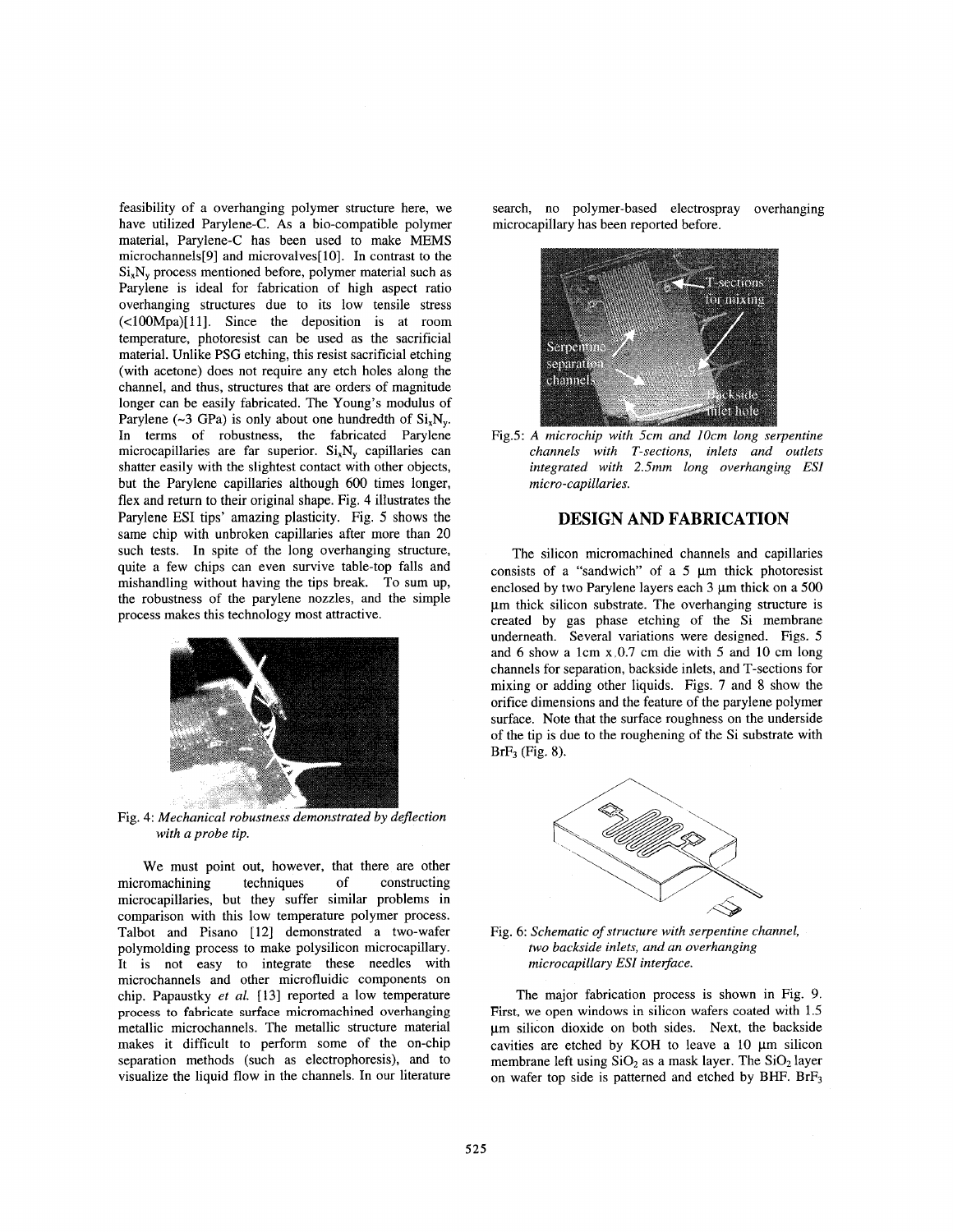gas phase etching follows to roughen the silicon surface for adhesion enhancement. Next, a  $3 \mu m$  thick Parylene-C is deposited on the wafer front side only. After patterning the Parylene with oxygen plasma, a S000A thick A1 layer is evaporated and patterned to form the filter region.



Fig.7: Front view of a microcapillary



Fig. 8: *Side view of a microcapillary* 

Photoresist layer of 5µm thick is spun and patterned. The wafer is then hard baked at 120°C for 10 minutes to evaporate the solvent in the photoresist. This step is important, otherwise the channel will tend to buckle and burst if heat is applied later on. A 3  $\mu$ m thick Parylene-C layer is then deposited on the front side only followed by 0.1 pm A1 evaporated and patterned as a masking layer. Afterwards, oxygen plasma etching defines the microcapillary tip. Next, the wafer is diced, and the thin silicon membrane is etched away by  $BrF<sub>3</sub>$  to open up the backside inlet holes and release the overhanging polymer structure. Finally, the photoresist layer is dissolved away with acetone to open the channels. The chips are then rinsed and immersed in alcohol and deionized water for several hours.

To minimize tip clogging, particle filters are also incorporated in several other designs by employing a double sacrificial material method. Filter structures can be formed. by using sub-micron channel heights in the filter areas, and larger channel heights for the remaining microchannel length. To achieve this type of bi-level sacrificial structure, careful control of both thickness' is essential. Therefore, in our process we use a sub-micron A1 layer for the filter region and thicker photoresist for the rest of the structure. The flexibility of polymer must also be taken into account when designing structures that are subject to mechanical pressure. For example, fluidic pressure can cause deformation in the sub-micron filter area and nullify its effectiveness as a sub-micron filter. To address this deformation problem, polymer anchor structures are fabricated in this region to hold the top and bottom of the channel together.



Fig 9: Process flow



**Before sacrificial etching**  Fig. **10:** *Inlet of Micro channel with integratedfilters*  **After sacrificial etching** 

Gas phase silicon etchant  $BrF<sub>3</sub>$  is used to release the microcapillaries. This etching method [ 141 serves two purposes in this process: 1) to partially roughen the silicon surface for increased adhesion to the Parylene, and 2) to release the microcapillaries from silicon substrate in the last fabrication step. Compared to other silicon etching methods, plasma etching offers much less silicon undercutting and tends to damage the Parylene film on the chip. Even though KOH or TMAH do not attack Parylene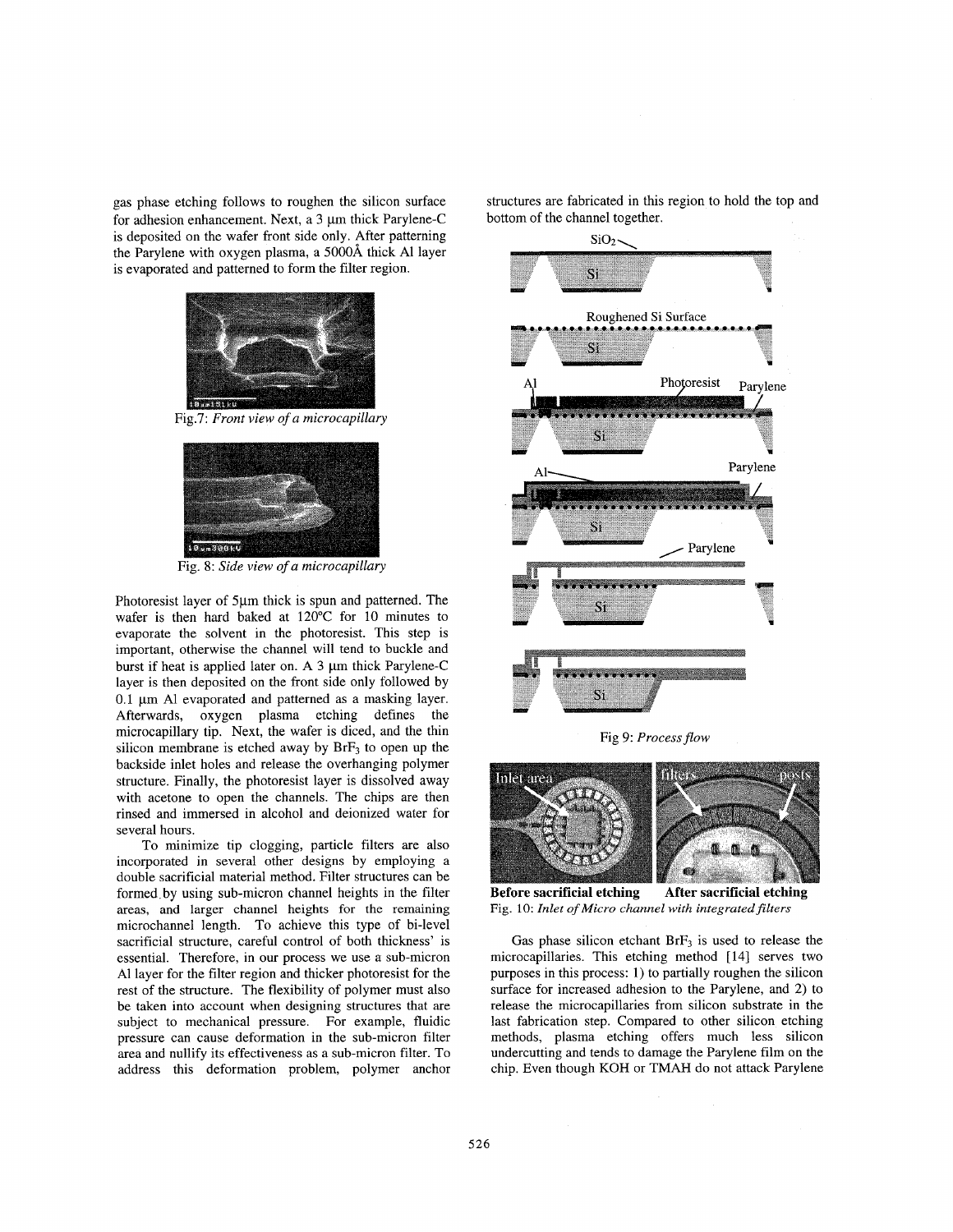at low temperature, they do attack the Parylene-silicon interface significantly and cause Parylene to peel off from the substrate. In contrast, the gas phase silicon isotropic etchant, BrF3, can etch silicon spontaneously at room temperature and maintain the integrity of Parylene-silicon interface.

## **EXPERIMENTS**

With a high magnification lens, the Taylor cone formation at the orifice of the polymer micro-capillaries was video taped. The test solution consisted of 1% acetic acid (by volume) added to 1:l Me0H:Water. The sequence of snapshots below clearly indicates how size of the Taylor cone is governed by the tip orifice geometry and the formation of the cone is governed by electrical potential. In fact, the cone size and shape is also related to flow rate and the distance between the tip and MS inlet. It is also important to note, that the view of the **ESI** is taken from a top view through a microscope, and that the "cone" most likely is not circular but flattened in the vertical dimension because the tip orifice is rectangular. From Fig. 11a and 11b we note that although the electric field is applied the meniscus forces are strong enough to create the curvature. Subsequently, as the potential increases to 1250 V, we see the generation of a sharp and stable cone(Fig. 11d). The distance from the tip to the inlet was roughly 500  $\mu$ m. No plume is visible from the point of the cone, because droplet size is likely to be below 100 nm **[4].** 

For final verification, a standardized 200 nM Myoglobin solution was continually infused with a reservoir pressure of *2* psi and 1.6 kV potential. [Fig. 12](#page-5-0) shows the similarity of a mass spectrum analysis of myoglobin using the polymer microcapillary vs. conventional silica capillary. Both MS scans were performed using 15 attomoles of sample.

### **DISCUSSION**

The ability to fabricate precise micrometer-sized tip geometries introduces further opportunities to examine micro-electrospray phenomena. Although a lot of experimental data and understanding has been acquired by various groups such as Fenn **(1985)** and Wilm **(1994)**  regarding electrospray, mathematical models exist for only special cases.  $\sim 1/2$ 

$$
r_e = \left(\frac{\rho}{4\pi^2\gamma\left[\left(\frac{U_a}{U_t}\right)^2 - 1\right]\tan\left(\frac{\pi}{2} - v\right)}\right)^{1/3} \cdot \left(dV/dt\right)^{2/3}
$$

For instance, the previous mathematical model developed by Wilm and Mann [6] models a circular cone

with a specific cone tip angle, where  $r<sub>e</sub>$  represents the radius of the emission region at the tip of the Taylor cone, y the surface tension of the liquid, **p** the density of the liquid,  $U_a$  the applied voltage,  $U_t$  the voltage at which the cone is formed, v the cone angle, and dVldt the flow rate. The equation below predicts that  $r_{e}$ , the emission radius can be reduced with a reduction in flow rate. For our



Fig. 11: *Video snapshots of formation of Taylor cone on microcapillary as voltage is increased from 800 V to 1250 V (top to bottom).* 

microcapillary, the orifice is rectangular and initial measurements of the cone angle show significant deviation from that of a circular capillary Taylor cone